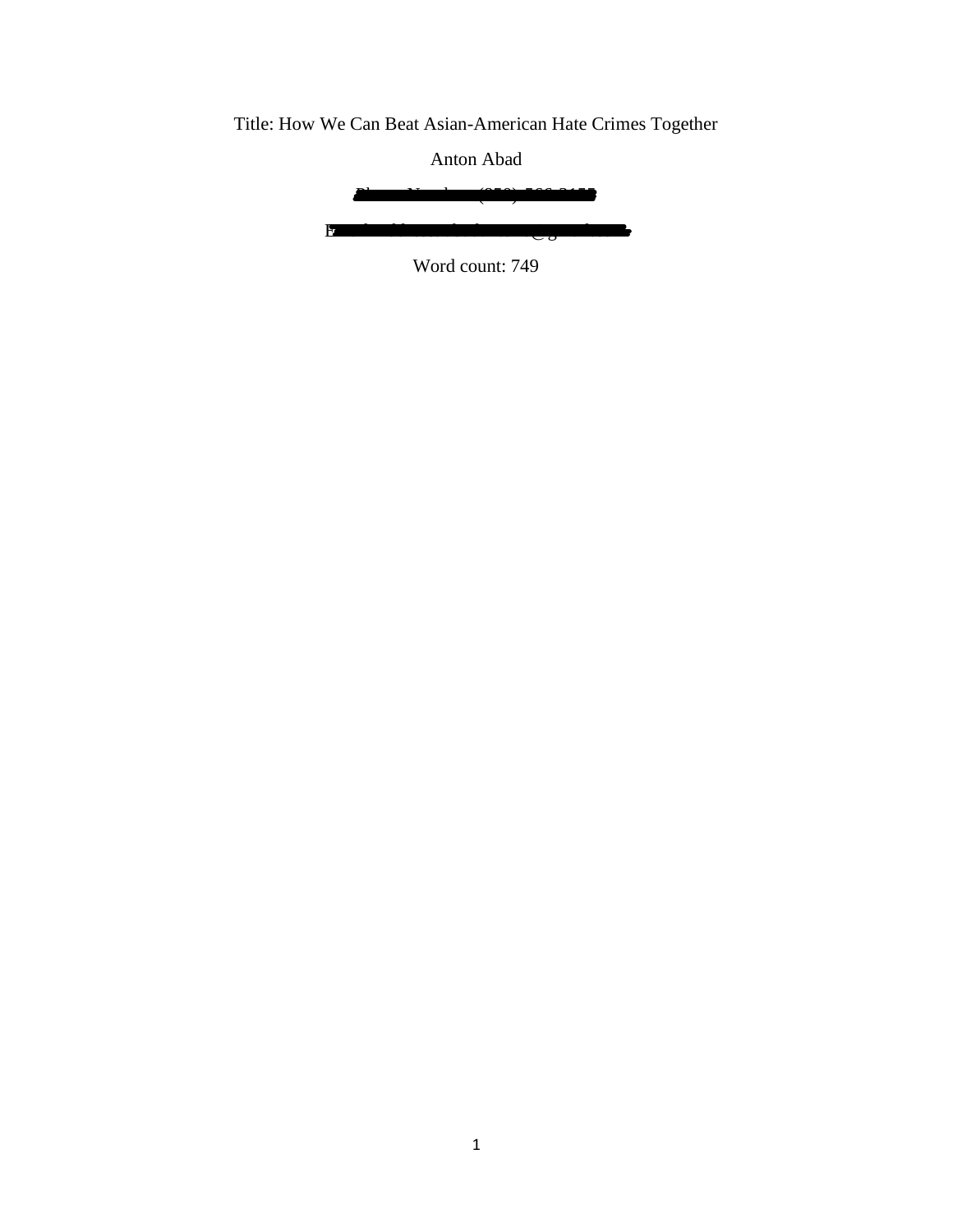There are many ways to approach the problem of de-escalating violence and racial attacks towards Asians. Of those ways, I believe we must focus on two major ideas so that we may be able to solve our problems. First is to educate the community, especially at an early age, so they can more willingly understand and accept our cultures. The second is to create laws and programs to help track and prevent Asian- American crimes.

With our younger generation, we must give them the opportunity to learn more about Asian- American culture and engage with it. I am lucky to have the opportunity to be involved in different Asian-American organizations like the BBFAA (Big Bend Filipino American Association) at an early age. However, had I never had a family directly involved with that organization, or ones that are similar, I would never have found a group that would connect me with my culture like I am today. Sadly, I imagine that there are many individuals who grew up like that. They are not connected because they never had the opportunity to. Thus, I believe there should be more clubs, programs and activities that allow students and children from all over the community to be able to learn about their own culture and new ones. Furthermore, as it is reported by the CDC in the article, "Cultural Influences on Child Development", "Although the brain continues to develop and change into adulthood, the first eight years can build a foundation for future learning, health, and life success. … How the brain grows is strongly affected by the child's experiences with other people and the world." ("Cultural Influences on Child Development", paragraph 4). If we introduce to the children the wonders and beauty of our culture, especially at an incredibly early age, they will be knowledgeable about it.

 We must protect this growth and change. In doing so, we must encourage the creation of laws and programs that will help prevent and track hate crimes. As John C. Yang, the president of the civil rights group AAJC, states in the 2021 article "Why Anti-Asian Hate Incidents Often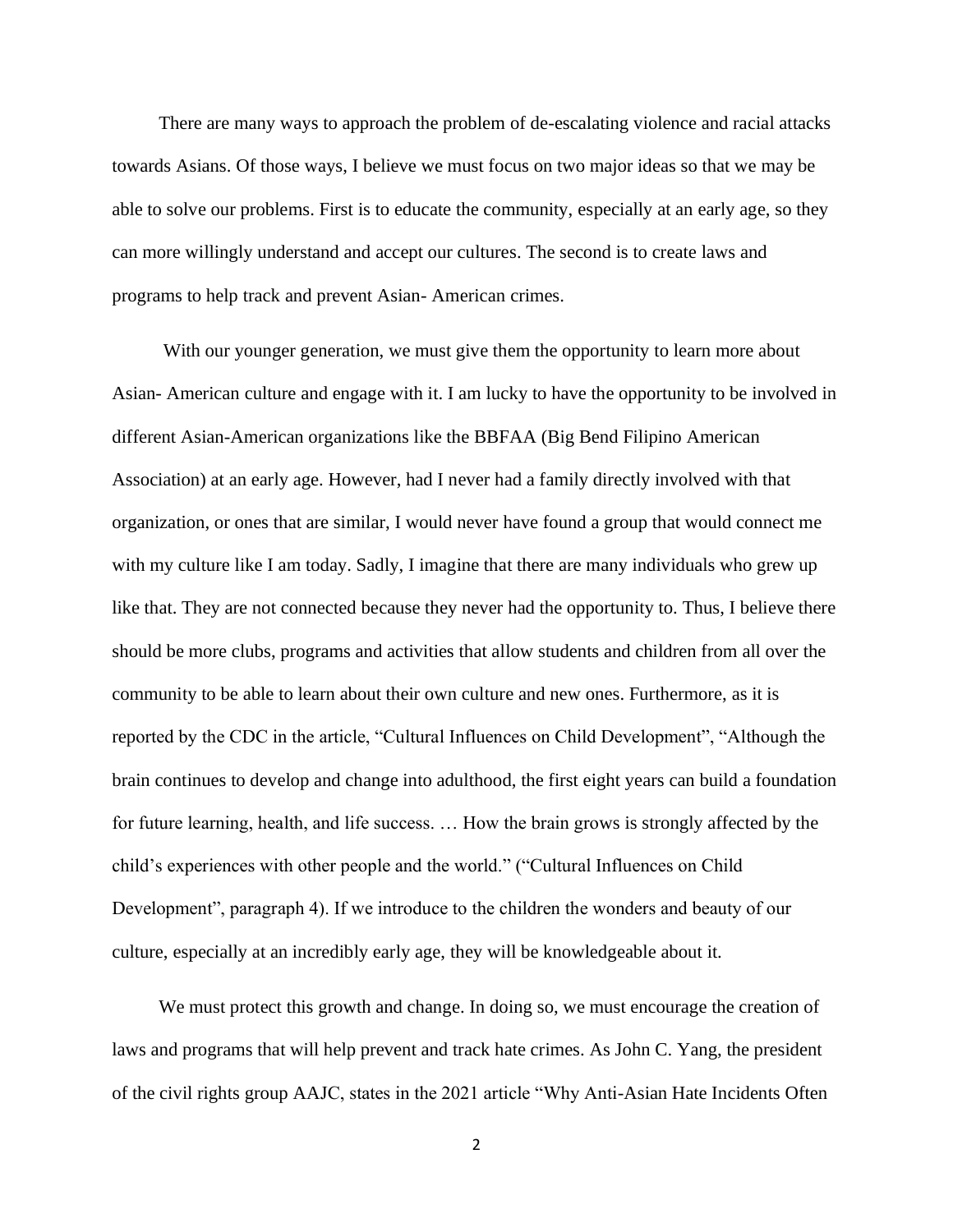Go Unreported and How to Help.", ""Unfortunately, there is no uniform database for collecting anti-Asian attacks, most of the data that we have is based on self-reporting from a website called Stop AAPI Hate, as well as our website at StandAgainstHatred.org," ("Thorbecke", paragraph 6) . While the websites already in use have helped us record data of crimes, the creation of such a database can help lead to more accurate data being gathered. This would allow for more monumental and effective evidence to support creation new laws and programs which would help Asian-Americans, and other minorities; in turn helping to improve attitudes towards Asian-Americans.

 We must understand that this will not happen overnight. Changing the mindset of one person can take a lifetime. To change the mindset of an entire generation will take time. Each person we will try and help educate will come from a different background and may very well be the exact opposite of us. Regardless, we need to be united and express our heritage. In the end, there will always be people who will fight tooth and nail against our movement towards equality. But there will also be others who will fight just as hard against them.

 With my suggestions, we must follow the motto of the BBFAA, if we are to succeed. We must have "Kaisahan". We as Asians must put aside our own hate towards each other. If we do not, how could we ever expect others to change and grow if we do not allow ourselves to do so. Together in "Bayanihan", we must not let things like pride and ego hold us back. We must not think that the best idea is by one person alone, we need to involve everyone. If we are to succeed together, we must find compromise, not more obstacles in our way. We must encourage "Damayan", for those who lack understanding and knowledge of our culture. We need to sympathize with these people and show them who we are.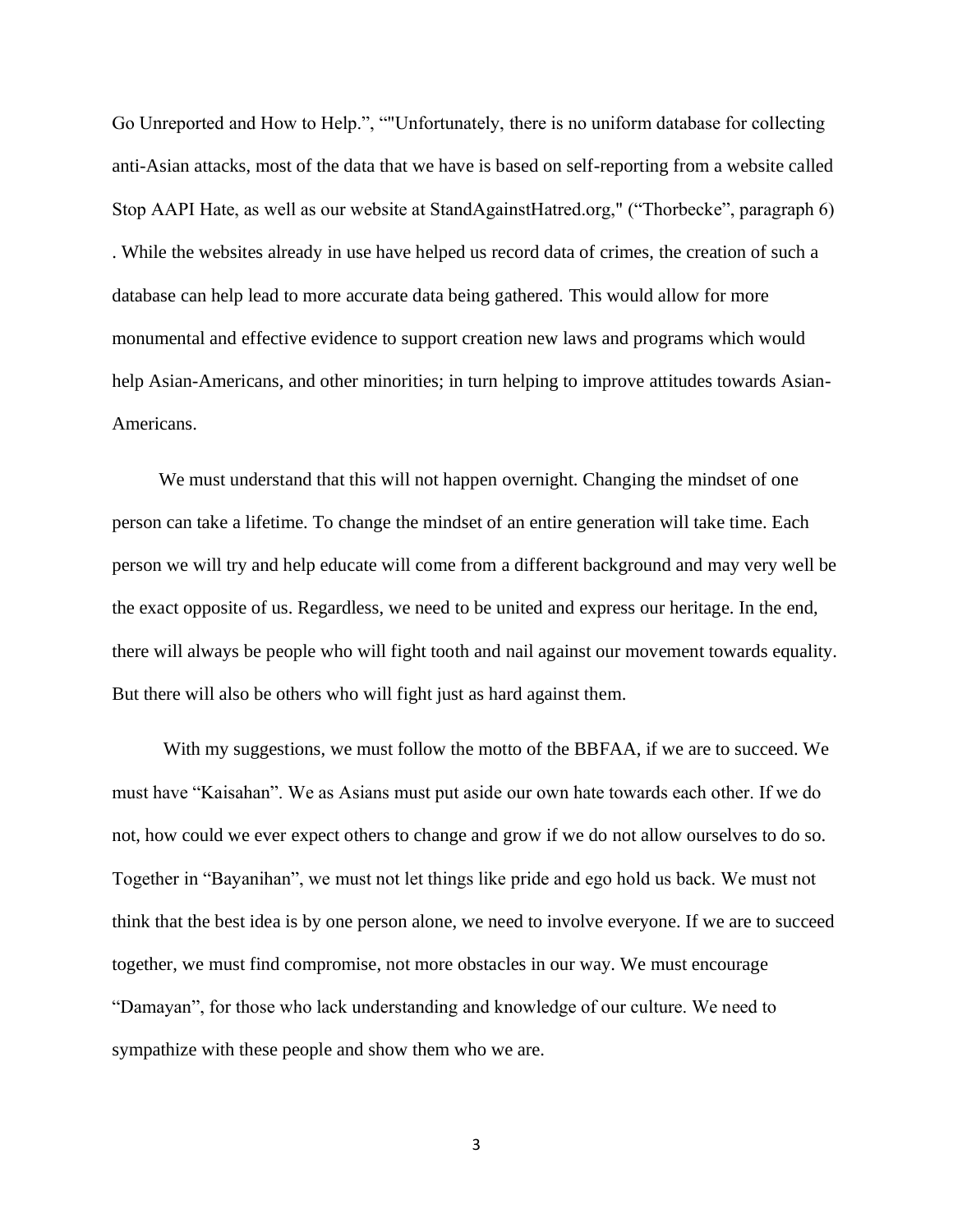Together through the education of our culture to others and promoting the creation of resources to track and prevent Asian hate crimes, we can start to de-escalate the violent attitudes that some in our nation have towards Asian-Americans. It may take time and effort, but together in cooperating with one another and being involved in the process, we can make this future possible.